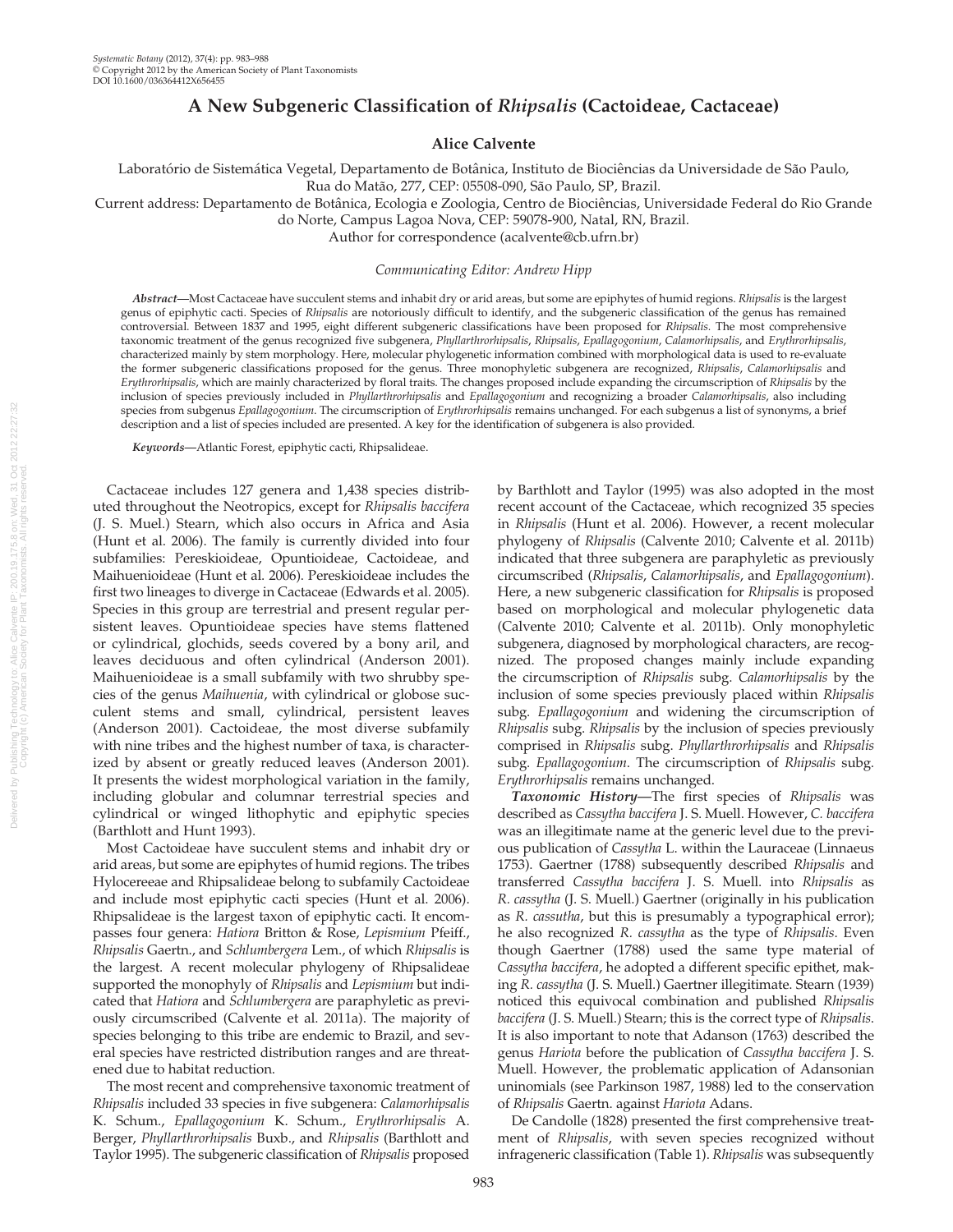| TABLE 1. History of the infrageneric classifications of Rhipsalis. |  |
|--------------------------------------------------------------------|--|
|--------------------------------------------------------------------|--|

| Author                                       | Notes:                                                                                                                                                                                                                                                                                                                                                                                                                                                                                                                                                                                         |
|----------------------------------------------|------------------------------------------------------------------------------------------------------------------------------------------------------------------------------------------------------------------------------------------------------------------------------------------------------------------------------------------------------------------------------------------------------------------------------------------------------------------------------------------------------------------------------------------------------------------------------------------------|
| De Candolle 1828                             | Listed seven species for Rhipsalis without subdivisions                                                                                                                                                                                                                                                                                                                                                                                                                                                                                                                                        |
| Pfeiffer 1837                                | Divided Rhipsalis (16 species) into four series based on stem shape (including species currently placed in Lepismium):<br>Alatae (six species), Angulosae (three species), Teretes (five species) and Articuliferae (two species).                                                                                                                                                                                                                                                                                                                                                             |
| Salm-Dyck 1850                               | Divided Rhipsalis (19 species) into five series: Alatae (six species), Angulosae (four species), Teretes (five species),<br>Sarmentosae (one species) and Articuliferae (three species, including one species previously positioned in Hatiora)                                                                                                                                                                                                                                                                                                                                                |
| Schumann 1890                                | Divided Rhipsalis (36 species) into four series based on stem shape (including species currently placed in Lepismium):<br>Teretes (11 species), Angulatae (nine species), Alatae (11 species, divided in Perpetuae and Terminatae) and Sarmentosae<br>(one species). Four species were left as "incertae sedis."                                                                                                                                                                                                                                                                               |
| Schumann 1899                                | Divided Rhipsalis (47 species, including Lepismium species) into eight subgenera based on stem and flower morphology:<br>Eurhipsalis (18 species, including species mostly from previous Teretes), Goniorhipsalis (three species, previously<br>included in Angulatae), Ophiorhipsalis (two species), Phyllorhipsalis (11 species, previous Alatae), Acanthorhipsalis<br>(one species), Calamorhipsalis (six species with some species of Teretes and other from Angulatae), Epallagogonium<br>(one species, previously in Angulatae) Lepismium (five species).                                |
| Löfgren 1915, 1917                           | Described several Brazilian new species and provided a taxonomic treatment adopting the subgenera proposed by<br>Schumann (1899) and two new genera: Pfeiffera and Hariota.                                                                                                                                                                                                                                                                                                                                                                                                                    |
| Britton and Rose 1923                        | Divided Rhipsalis (57 species) into 16 series (small groups of morphological similar species).                                                                                                                                                                                                                                                                                                                                                                                                                                                                                                 |
| Buxbaum 1970                                 | Recognized the tribe Hylocereeae, subtribe Rhipsalinae with three "linae": Pfeifferae, Schlumbergereae, and Rhipsales.<br>Current Rhipsalis species are positioned in genera Erythrorhipsalis (Schlumbergereae) and Rhipsalis (Rhipsales).<br>Rhipsalis is divided in four subgenera: Goniorhipsalis, Phyllorhipsalis (= Perpetuae, current Lepismium winged<br>species), Phyllarthrorhipsalis (=Terminatae, current Rhipsalis winged species) and Rhipsalis. He further subdivided<br>the subgenus Rhipsalis into four series: Ophiorhipsalis, Mesembryanthoides, Cereusculii, and Rhipsalis. |
| Barthlott 1987; Barthlott and<br>Taylor 1995 | Transferred species from Rhipsalis to Lepismium. Divided the remaining species of Rhipsalis (33 species) into five<br>subgenera: Rhipsalis (six species), Calamorhipsalis (three species), Epallagogonium (seven species), Phyllarthrorhipsalis<br>(10 species), and Erythrorhipsalis (seven species).                                                                                                                                                                                                                                                                                         |
| Hunt et al. 2006                             | Followed the subgeneric classification of Barthlott and Taylor (1995) and recognized five subgenera: Rhipsalis,<br>Calamorhipsalis, Epallagogonium, Phyllarthrorhipsalis, and Erythrorhipsalis.                                                                                                                                                                                                                                                                                                                                                                                                |

# subdivided into four series (Alatae, Angulosae, Teretes, and Articuliferae), characterized by the shape and disposition of the stems (Pfeiffer 1837). A modified version of this subgeneric classification was adopted by Salm-Dyck (1850), who also recognized Sarmentosae in addition to Alatae, Angulosae, Teretes, and Articuliferae. Schumann (1890) maintained the same subgeneric division of Rhipsalis in series but divided Alatae into Perpetuae and Terminatae according to G. A. Lindberg (cited in Schumann 1890), and did not recognize Articuliferae (species of Articuliferae were transferred to series Teretes and to genus Hariota).

Schumann (1899) was the first author to divide the genus into subgenera and to use flower morphology as another key diagnostic feature of infrageneric taxa of Rhipsalis. He described eight subgenera (Eurhipsalis K. Schum., Goniorhipsalis K. Schum., Ophiorhipsalis K. Schum., Phyllorhipsalis K. Schum., Acanthorhipsalis K. Schum., Calamorhipsalis K. Schum., Epallagogonium K. Schum., and Lepismium K. Schum.) and placed all species with immersed pericarpel (the term pericarpel refers to the lower part of the cactus flower including the ovary, which is embedded in stem tissue; Taylor and Zappi 2004), within Calamorhipsalis, Epallagogonium, and Lepismium. Löfgren (1915, 1917) subsequently accepted the eight subgenera proposed by Schumann (1899), but widened the circumscription of Rhipsalis to include two additional subgenera (Pfeiffera Loefgr. and Hariota Loefgr.), both including species currently placed within genera Rhipsalis, Hatiora, and Pfeiffera. Britton and Rose (1923) did not follow the classifications proposed by Schumann (1899) or Löfgren (1915, 1917) and divided Rhipsalis into 16 new series. They included Rhipsalis in the subtribe Rhipsalidanae together with the newly described genera Erythrorhipsalis Berger (currently positioned within Rhipsalis subg. Erythrorhipsalis), Rhipsalidopsis Britton & Rose (currently positioned within Schlumbergera) and the genera Pfeiffera Salm-Dyck, Acanthorhipsalis (K. Schum.) Britton & Rose,

Pseudorhipsalis Britton & Rose, Lepismium Pfeiff. and Hatiora Britton & Rose.

More recently, Buxbaum (1970) recognized the subtribe Rhipsalinae with three "linae" (Pfeifferae: genera Pfeiffera and Acanthorhipsalis; Schlumbergereae: genera Erythrorhipsalis, Hatiora, Rhipsalidopsis, Schlumbergera, and Zygocactus K. Schum.; and Rhipsales: genera Rhipsalis and Lepismium) and divided Rhipsalis into four subgenera: Goniorhipsalis, Phyllorhipsalis (= Perpetuae, current Lepismium winged species), Phyllarthrorhipsalis Buxb. (= Terminatae, current Rhipsalis winged species) and Rhipsalis. In addition, Buxbaum (1970) subdivided the subgenus Rhipsalis in four series: Ophiorhipsalis, Mesembryanthoides, Cereusculii, and Rhipsalis. Most species currently placed in the genus Rhipsalis were included in Erythrorhipsalis (Schlumbergereae) and in Rhipsalis (Rhipsales) itself under Buxbaum's classification.

The classifications of Barthlott (1987) and Barthlott and Taylor (1995) transferred almost all species of Rhipsalis with basitonic (branching primarily from the base of the segment) and mesotonic (branching primarily from the middle part of the segment) branching and indeterminate growth to the genus Lepismium, recognizing Rhipsalis in a narrower sense. This classification also recognized five subgenera within Rhipsalis (Rhipsalis, Calamorhipsalis, Epallagogonium, Phyllarthrorhipsalis, and Erythrorhipsalis), mainly characterized by stem shape and some flower characters. The latest treatment of Cactaceae (Hunt et al. 2006) recognized four genera (Hatiora, Lepismium, Rhipsalis, and Schlumbergera) within tribe Rhipsalideae, although several species previously assigned to Lepismium were transferred to Pfeiffera. In this classification Hunt et al. (2006) divided Rhipsalis into the same five subgenera proposed by Barthlott (1987) and Barthlott and Taylor (1995). Calvente et al. (2011a) reconstructed a molecular phylogeny for Rhipsalideae recognizing Lepismium and Rhipsalis as monophyletic (as circumscribed by Hunt et al. 2006). In this same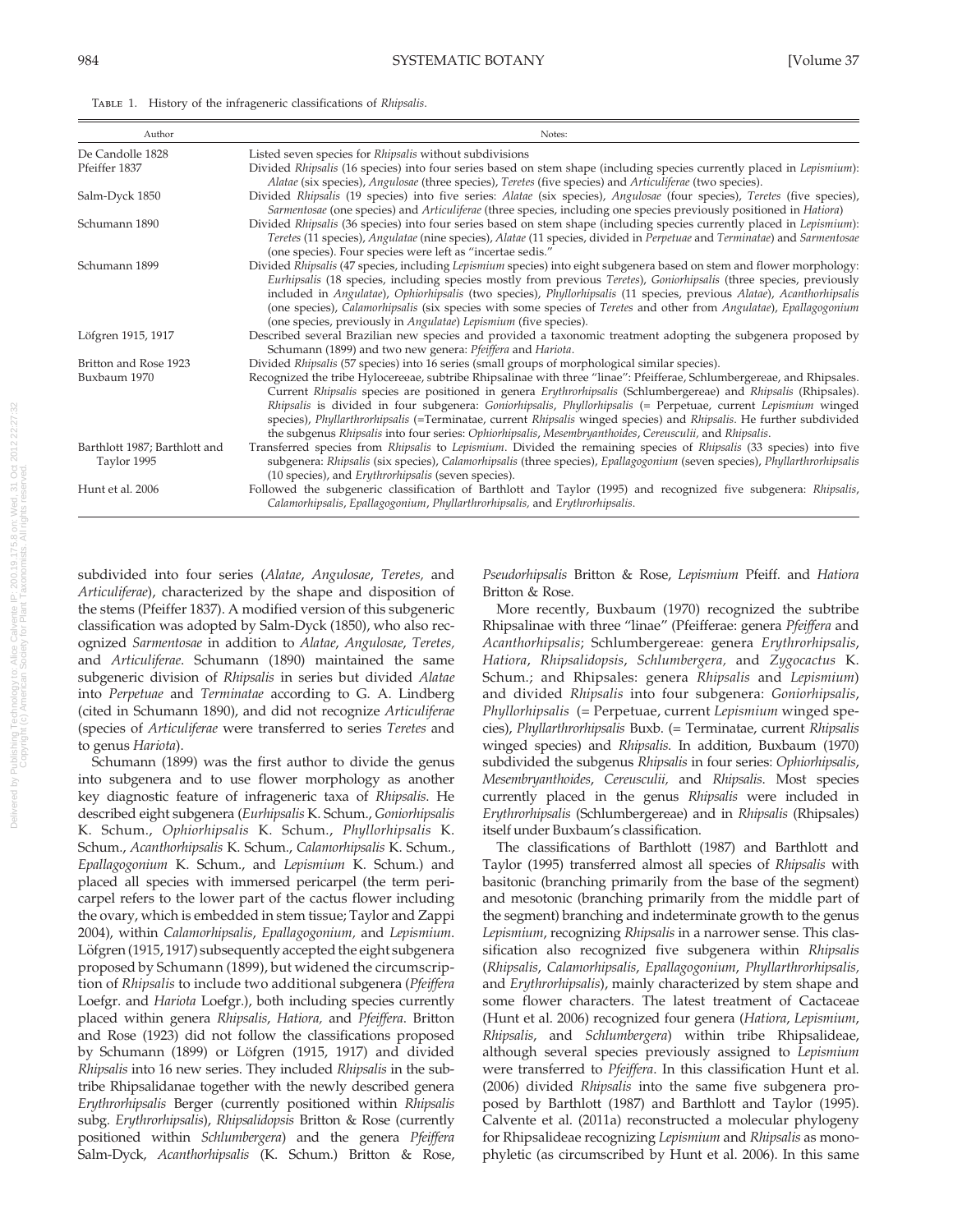work Calvente et al. (2011a) found Hatiora and Schlumbergera paraphyletic, transferring the species previously positioned in Hatiora subg. Rhipsalidopsis to Schlumbergera.

A New Subgeneric Classification of Rhipsalis—The molecular phylogeny of Rhipsalideae (Calvente et al. 2011a) supports the segregation of Lepismium from Rhipsalis and a narrower circumscription of Rhipsalis as proposed by Barthlott (1987), Barthlott and Taylor (1995) and Hunt et al. (2006). In these classifications Rhipsalis includes only species with stem segments longer than seven cm and small, actinomorphic, translucent flowers with flower tubes absent or never exceeding the pericarpel. However, recent molecular phylogenetic analyses (Calvente et al. 2011b) using psbA-trnH, trnQ-rps16, rpl32-trnL, ITS and MS (Fig. 1) do not support an infrageneric division of



FIG. 1. Majority rule consensus tree of Rhipsalis derived from the Bayesian analysis of cpDNA (psbA-trnH, trnQ-rps16, rpl32-trnL), ITS and MS. Maximum parsimony bootstrap and maximum likelihood bootstrap are indicated above branches and Bayesian posterior probabilities are indicated below branches. Species for which multiple specimens were sampled are highlighted in bold; monophyletic species are represented by a single terminal (additional specimens were trimmed); non-monophyletic species are indicated with letters A, B or C following species names. Rhipsalis subgenera according to Hunt et al. (2006) are indicated to the right of the tree, in the first column, with subgenera type species indicated by an asterisk following species names. Clades 1, 2, 3 in the lowest part of the figure were recovered from the analysis of ITS + cpDNA data set and reconstruct the position of species (in grey) not included in the cpDNA, ITS and MS data set. Modified from Calvente (2010) and Calvente et al. (2011b).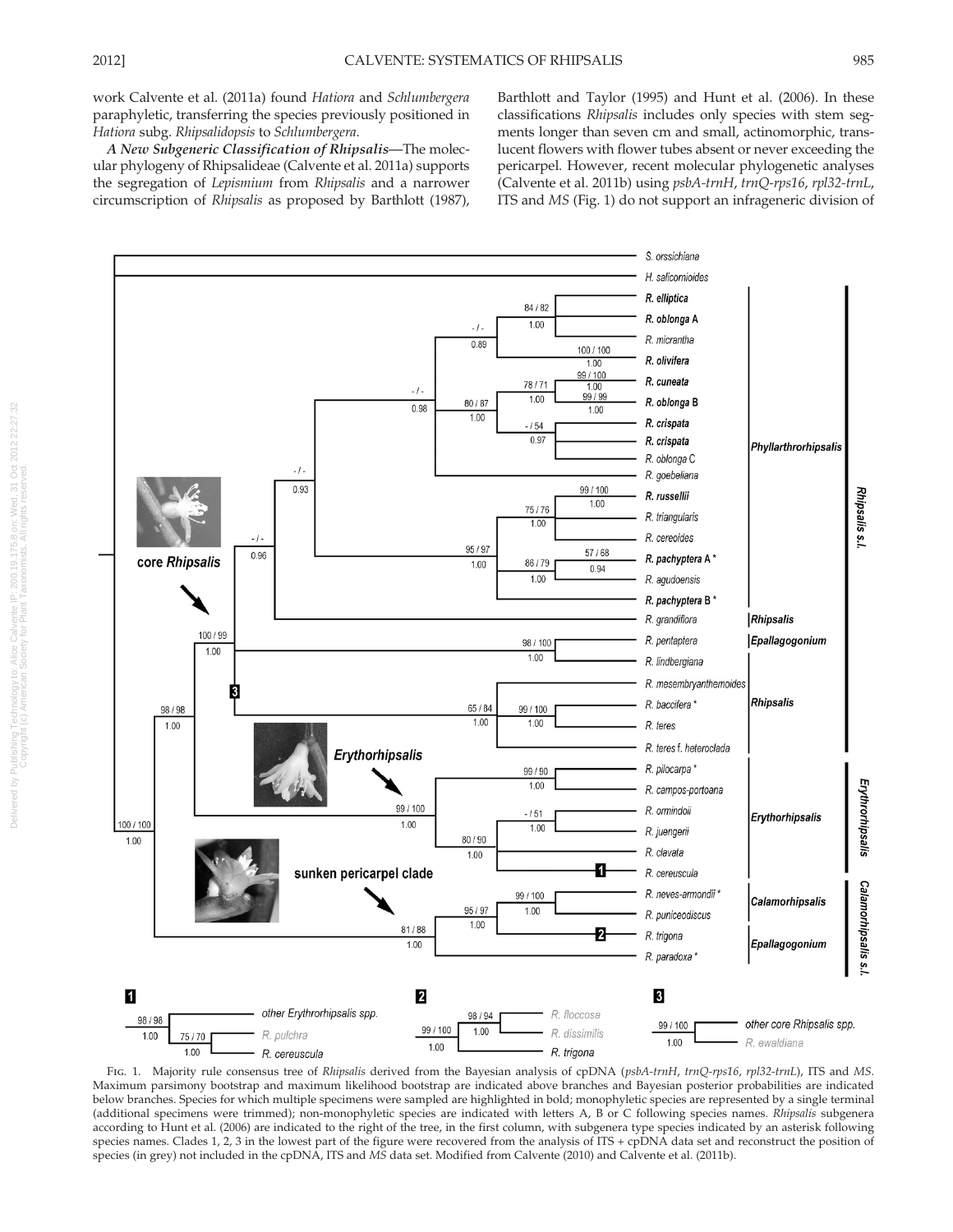Rhipsalis based on stem shape. Instead, these analyses suggest a subdivision of the genus in three main lineages that are characterized mainly by flower traits (Fig. 1): (1) Rhipsalis s. l. ("core Rhipsalis"); (2) Erythrorhipsalis; and (3) Calamorhipsalis s. l. (="sunken pericarpel" clade). Although stem shape is a variable character in the genus, it is not consistent in the subgeneric level and appears to be more useful in species level taxonomy.

The previous circumscription of Erythrorhipsalis (Barthlott 1987; Barthlott and Taylor 1995; Hunt et al. 2006) is corroborated by the molecular phylogenetic data (Bayesian posterior probability =  $1.00$ , maximum parsimony bootstrap =  $0.99$ , maximum likelihood bootstrap = 1.00). Species belonging to Erythrorhipsalis have pendent flowers, which can be campanulate and either lateral or terminal; or rotate and, in this case, always terminal. The four remaining subgenera (Rhipsalis, Calamorhipsalis, Epallagogonium, and Phyllarthrorhipsalis) are either paraphyletic or not strongly supported (bootstrap values < 0.75, posterior probability values < 0.95).

The "core Rhipsalis" clade (Bayesian posterior probability = 1.00, maximum parsimony bootstrap = 1.00, maximum likelihood bootstrap = 0.99) includes all species previously included in Rhipsalis subg. Phyllarthrorhipsalis and Rhipsalis subg. Rhipsalis, plus R. pentaptera (subg. Epallagogonium). While Rhipsalis subg. Phyllarthrorhipsalis is monophyletic with low support (Bayesian posterior probability = 0.93, maximum likelihood and parsimony bootstrap < 0.5), Rhipsalis subg. Rhipsalis is paraphyletic if Phyllarthrorhipsalis is maintained (Fig. 1). One possibility would be to recognize smaller clades in the "core Rhipsalis" clade as subgenera and to maintain Phyllarthrorhipsalis even though it is weakly supported. However, this choice is not practical because the subgeneric distinction would be confusing in the genus as overall morphology is not consistent in these smaller clades (see detailed discussion bellow regarding the proposed classification of Korotkova et al. 2011). In the other hand, all species from the "core Rhipsalis" clade present a clear morphological characterization if maintained together, as they all have patent rotate lateral flowers with pericarpel not immersed in the areole. Therefore, we propose to recognize a broader and well defined morphologically subgenus Rhipsalis composed of all "core Rhipsalis" species.

The "sunken pericarpel" clade (Bayesian posterior probability =  $1.00$ , maximum parsimony bootstrap =  $0.81$ , maximum likelihood bootstrap = 0.88) includes all species previously placed within subgenera Calamorhipsalis and Epallagogonium, except for R. pentaptera. Previously included within subg. Epallagogonium, R. pentaptera emerges within the "core Rhipsalis" clade in the molecular phylogeny, what is corroborated by the flower morphology. Rhipsalis pentaptera presents patent rotate flowers with the pericarpel not immersed in the stem, matching perfectly the flower morphology found in the remaining species of the "core Rhipsalis" clade. The patent rotate lateral flowers and a pericarpel deeply immersed in the stem, on the other hand, characterize all species belonging to the "sunken pericarpel" clade. All species from the "sunken pericarpel" clade are here included in a broader subgenus Calamorhipsalis.

Korotkova et al. (2011) recently published a phylogenetic hypothesis for Rhipsalideae based strictly on chloroplast markers (trnK intron, matK, rbcL, rps3-rpl16, rpl16 intron, psbA-trnH, and trnQ-rps16). Their results indicate a slightly different scenario with a different positioning of Rhipsalis

paradoxa, which is more closely related to "core Rhipsalis" than to the "sunken pericarpel clade." Calvente et al. (2011a) also found R. paradoxa more related to "core Rhipsalis," however with low support (bootstrap  $= 0.51$ , posterior probability  $= 0.8$ ). We believe that the addition of *MS* sequences for all species together with a more complete sampling of chloroplast regions (especially including rpl32-trnL, which offered better resolution of relationships among these species) were responsible for the change in this relationship and for the better resolution and support shown in Calvente et al. (2011b) for these clades. The same must be the reason for the conflicting positioning of R. paradoxa shown by Korotkova et al. (2011) and Calvente et al. (2011b), since Korotkova et al. (2011) did not included MS and rpl32-trnL sequences in their work. Korotkova et al. (2011) also briefly proposed a different subgeneric division for Rhipsalis based on their phylogenetic inference, in which Rhipsalis is divided in six subgenera. However, these authors do not present a consistent and explicit diagnosis for each of these subgenera or a key for their identification. In addition to Erythrorhipsalis (as circumscribed here) and Calamorhipsalis (as circumscribed here but excluding R. paradoxa), they recognize a separate subgenus for Rhipsalis paradoxa (Epallagogonium). Korotkova et al. (2011) characterize Calamorhipsalis (excluding R. paradoxa) as having species with terete stem segments and woolly sunken areoles but include R. trigona, which has trigonous stems, while they exclude all other Rhipsalis with terete stems (ca. 14 Rhipsalis species) as well as R. paradoxa, which has woolly sunken areoles. The separation of R. paradoxa from Calamorhipsalis is not supported by our results or by our analysis of morphology.

Furthermore Korotkova et al. (2011) subdivide "core Rhipsalis" into subgenus Rhipsalis (as previously circumscribed but excluding R. grandiflora, R. lindbergiana, and R. ewaldiana and including R. sulcata and R. shaferi, which was previously considered a subspecies of R. baccifera), Phyllarthrorhipsalis (including R. grandiflora, R. ewaldiana, and R. pittieri, which was previously considered a subspecies of R. floccosa), and Goniorhipsalis (including R. lindbergiana, R. pentaptera, and R. pacheco-leonis).

Korotkova et al. (2011) did not provide a formal description for the subgenus Rhipsalis as circumscribed in their work, nevertheless they stated that the "typical" form of this subgenus is characterized by strictly acrotonical branching (that also occur in most species of the entire genus Rhipsalis), terete stems (that also occur in ca. 14 Rhipsalis species, as well as in the excluded R. grandiflora, R. lindbergiana, and R. shaferi) and the presence of "indeterminate basal extension shoots" (which also occur in almost all species of Rhipsalis subg. Erythrorhipsalis). Calvente et al. (2011b) did find a clade composed of R. baccifera, R. teres, and R. mesembryanthemoides inside "core Rhipsalis" clade (Fig. 1), but they did not include R. sulcata (this species was described from cultivated material and is only available in private collections; despite efforts, it was not possible to obtain material for DNA sequencing) and R. shaferi as a separate taxon as they did not explore infraspecific classifications in their work (in previous classifications R. shaferi was considered a subspecies of R. baccifera). Even so this clade would not make a good taxon at the subgeneric level, because it is not characterized by distinctive synapomorphies. As discussed above, it is preferential to consider a wider Rhipsalis subgenus Rhipsalis that also includes this clade.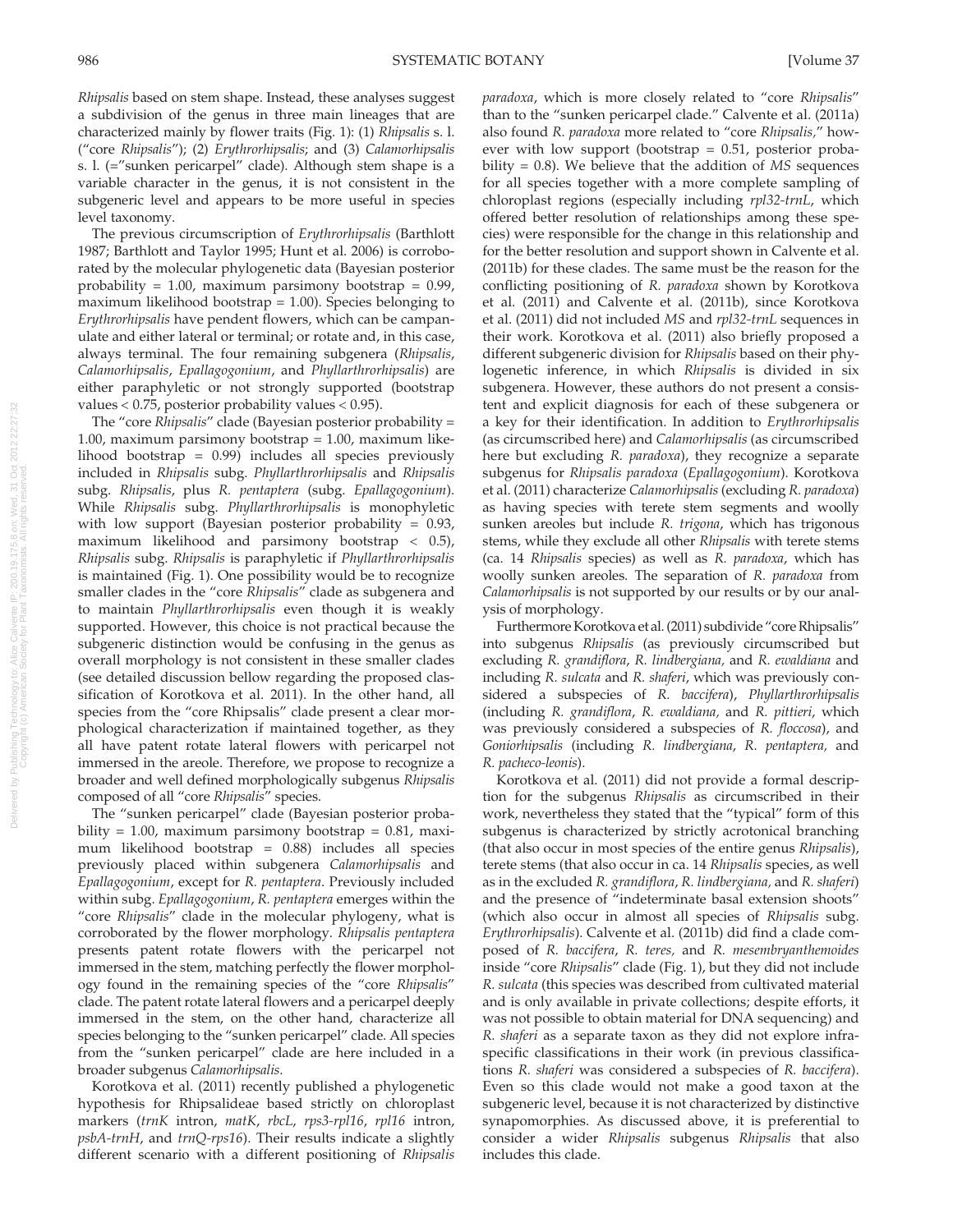Phyllarthrorhipsalis as originally described contained only species with flattened or winged stems (Buxbaum 1970), and the use of this diagnostic character for this subgenus was followed in further classifications of Rhipsalis. Korotkova et al. (2011) maintained the species with flattened or winged stems in this group but also included R. grandiflora, R. ewaldiana, and R. pittieri (which was previously considered a subspecies of R. floccosa) in Phyllarthrorhipsalis, all having terete stems (R. ewaldiana also has angled stem segments). Nevertheless, these authors recognize that this new proposed circumscription of Phyllarthrorhipsalis is not supported by any morphological character. The placement of R. pittieri in this clade as indicated by Korotkova et al. (2011) is surprising, as it also has sunken areoles and resembles R. floccosa. Therefore a more detailed study should be conducted with this species, including nuclear DNA markers and different specimens from distinct wild populations to confirm this position and the relationship with R. floccosa. In this work it is proposed to maintain the previous classification of this taxon as R. floccosa subsp. pittieri (Britton & Rose) Barthlott & N. P. Taylor and, therefore, it follows the inclusion of R. floccosa and all of its infra-specific taxa and is assigned under Rhipsalis subg. Calamorhipsalis. Calvente et al. (2011b) also found R. grandiflora more related to Phyllarthrorhipsalis clade (Fig. 1) than to the other "core Rhipsalis" species and R. ewaldiana related to "core Rhipsalis," however, here they are positioned in a wider Rhipsalis subg. Rhipsalis including Phyllarthrorhipsalis and the remaining smaller clades of "core Rhipsalis" to make the classification more practical.

### Taxonomic Treatment

Below an alternative new subgeneric classification of Rhipsalis that only recognizes monophyletic subgenera characterized by morphological features is presented. The changes proposed mainly include expanding the circumscription of subgenus Rhipsalis by the inclusion of species previously included in Phyllarthrorhipsalis and Epallagogonium and the recognition of a broader Calamorhipsalis (also includes species from subg. Epallagogonium). The circumscription of Erythrorhipsalis remains unchanged.

RHIPSALIS Gaertn., Fruct. Sem. pl. 1: 137. 1788, nom. cons. Hariota Adans., Fam. Pl. 2: 243. 1763. Cassytha J. S. Muell., Gard. Dict., ed. 8. 1768, non L., 1753.—TYPE: Rhipsalis baccifera (J. S. Muell.) Stearn.

### 1. RHIPSALIS subg. RHIPSALIS

Rhipsalis subg. Phyllarthrorhipsalis, Buxb. in Krainz, Kakteen 44–45: 1970, syn. nov.—TYPE: Rhipsalis pachyptera Pfeiff.

Rhipsalis subg. Goniorhipsalis K. Schum., Gesamtbeschr. Kakt.: 615. 1898, syn. nov.—TYPE: Rhipsalis pentaptera A. Dietr.

Stem segments cylindrical or 2–6 winged. Flowers patent, rotate, lateral or sublateral, rarely also apical in stem segments; pericarpel not immersed in the areole.

Species Included—R. agudoensis N. P. Taylor, R. baccifera (Mill.) Stearn, R. cereoides (Backeb. & Voll) Backeb., R. crispata (Haw.) Pfeiff., R. crispimarginata Loefgr., R. cuneata Britton & Rose, R. elliptica G. Lindb. ex K. Schum., R. ewaldiana Barthlott & N. P. Taylor, R. goebeliana Backeb., R. grandiflora Haw., R. hileiabaiana (N. P. Taylor & Barthlott) N. Korotkova & Barthlott, R. lindbergiana K. Schum., R. mesembryanthemoides Haw., R. micrantha (Kunth) DC., R. oblonga Loefgr., R. olivifera N. P. Taylor & Zappi, R. pachyptera Pfeiff., R. pentaptera A. Dietr., R. russellii Britton & Rose, R. shaferi Britton & Rose, R. sulcata F. A. C. Weber, R. teres (Vell.) Steud., R. triangularis Werderm.

2. RHIPSALIS subg. ERYTHRORHIPSALIS A. Berger, Monatsschr. Kakteenk. 30: 4. 1920.—TYPE: Rhipsalis pilocarpa Loefgr.

Stem segments cylindrical to clavate. Flowers pendent; campanulate, apical or lateral in stem segments or rotate and strictly apical in stem segments; pericarpel not immersed in the areole.

Species Included—R. aurea M. F. Freitas & J. M. A. Braga, R. burchellii Britton & Rose, R. campos-portoana Loefgr., R. clavata F. A. C. Weber, R. juengeri Barthlott & N. P. Taylor, R. ormindoi N. P. Taylor & Zappi, R. pulchra Loefgr., R. cereuscula Haw., R. pilocarpa Loefgr.

3. RHIPSALIS subg. CALAMORHIPSALIS K. Schum., Gesamtbeschr. Kakt.: 615. 1898.—TYPE: Rhipsalis neves-armondii K. Schum.

Rhipsalis subg. Epallagogonium K. Schum., Gesamtbeschr. Kakt.: 615. 1898, syn. nov.—TYPE: Rhipsalis paradoxa (Salm-Dyck ex Pfeiff.) Salm-Dyck.

Stem segments cylindrical, with well-developed podaria, angled or with narrow wings, not continuous in stem segments. Flowers patent, rotate, lateral or sublateral in stem segments; pericarpel conspicuously immersed in the areole.

Species Included—R. dissimilis (G. Lindb.) K. Schum., R. floccosa Salm-Dyck ex Pfeiff., R. hoelleri Barthlott & N. P. Taylor, R. neves-armondii K. Schum., R. pacheco-leonis Loefgr., R. paradoxa (Salm-Dyck ex Pfeiff.) Salm-Dyck, R. puniceodiscus G. Lindb., R. trigona Pfeiff.

#### KEY TO THE SUBGENERA OF RHIPSALIS

| 2. Stems cylindrical or clavate; flowers pendent, campanulate (and lateral or apical in stem segments) |  |
|--------------------------------------------------------------------------------------------------------|--|
|                                                                                                        |  |
| 2. Stems cylindrical or winged; flowers patent, rotate and lateral in stem segments                    |  |
|                                                                                                        |  |
|                                                                                                        |  |

ACKNOWLEDGMENTS. This work is part of the Ph. D. thesis of A. C. I thank FAPESP and IAPT for financial support; Lúcia Lohmann, Daniela Zappi, Leonardo Versieux, members of Lúcia Lohmann's Lab Group, two anonymous reviewers and the associate editor Andrew Hipp for comments on the manuscript.

#### LITERATURE CITED

- Adanson, M. 1763. Familles des Plantes. Paris: Vincent.
- Anderson, E. F. 2001. The cactus family. Portland: Timber Press.
- Barthlott, W. 1987. New names in Rhipsalidinae (Cactaceae). Bradleya 5: 97–100.
- Barthlott, W. and D. R. Hunt. 1993. Cactaceae. Pp. 161–196 in The families and genera of vascular plants, eds. K. Kubitzki, J. G. Rohwer, and V. Bittrich. Berlin: Springer-Verlag.
- Barthlott, W. and N. P. Taylor. 1995. Notes towards a monograph of Rhipsalideae (Cactaceae). Bradleya 13: 43–79.
- Britton, N. L. and J. N. Rose. 1923. The Cactaceae: descriptions and illustrations of plants of the cactus family. Volume 4. Washington: The Carnegie Institution of Washington.
- Buxbaum, F. 1970. Das phylogenetische System der Cactaceae. Pp. 1–5 in Die Kakteen, ed. H. Krainz. Stuttgart: Kosmos-Verlag, Franckh'sche verlagshandlung.
- Calvente, A. 2010. Filogenia molecular, evolução e sistemática de Rhipsalis. Ph. D. dissertation, São Paulo: Universidade de São Paulo.